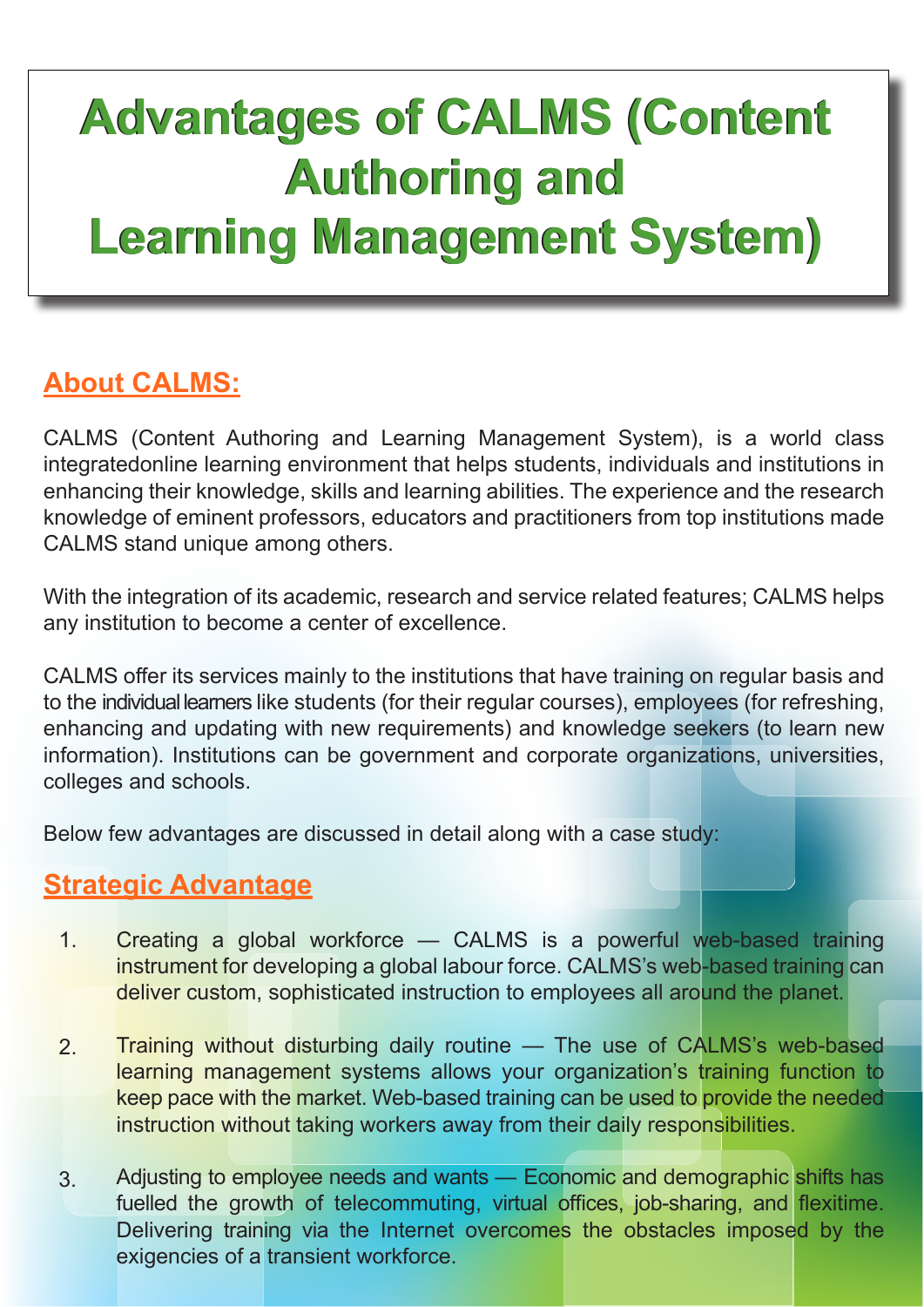- 4. Increasing productivity and profitability  $-$  E learning programs and training increase employee knowledge and skill levels. As they become better at their jobs, they sell more products, reduce waste, are more productive and efficient. An educated, well-trained workforce is the main driver to profitability for today's businesses.
- 5. Analytics and business intelligence — for policy makeup

### **Tactical Advantages**

- 1. Flexibility to learn anytime, anywhere — Learners can access courses and content from their office, home, or hotel room from any spot around the globe.
- 2. Reduce travel and related costs — save on hotels; airfare, meals, and other travel expenses associate with traditional onsite training.
- 3. Tracking, updating, and managing training — CALMS's make it easy to track, update, and manage online learners.
- 4. Online courses are convenient — The biggest advantage of an online course is that your classroom and instructor (theoretically) are available 24 hours a day, seven days a week. You can get announcements, access notes, review assignments, take practice quizzes, discuss questions, chat with fellow students and study any time you want. You make your own schedule for completing the requirements of the course.
- 5. Online courses promote life-long learning — Most of the time, most of what we learn in a course is forgotten within a week or two of the end of classes. With online courses one can brush up as and when required.
- 6. Reusability of the course — Course can be used for trainings as long as you want
- 7. Just-in-time learning
- 8. Reduction in time spent on training

## **Content Authoring Advantages**

- 1. Design, produce, update and manage interactive multimedia training courses
- 2. Rapid development is made possible
- 3. Absolutely no programming - easy to use and to update
- 4. Incorporate sound or video with images and text
- 5. Easy content reusability and quick course updates
- 6. Sorting and filtering capabilities to reuse course content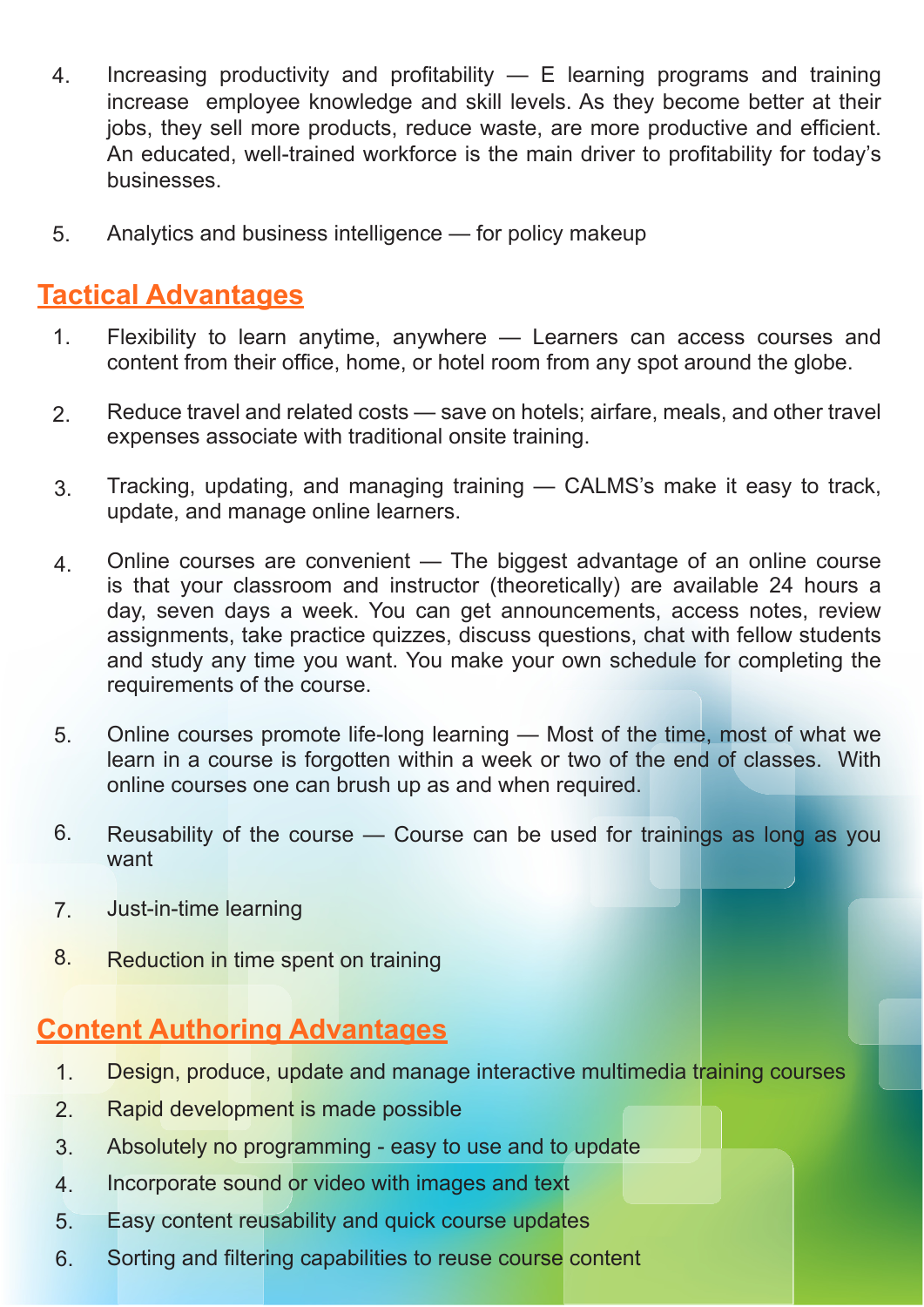- Shorter learning curve for the software 7.
- Making updates easy 8.
- Reduces the courses development time 9.

### **Training Delivery Advantages**

- Consistent delivery —Training is delivered uniformly in a consistent framework, which increases understanding and absorption of the material. 1.
- Interactive content, Graphics, and Animations Interactive content, graphics, and animations make lessons standout and help imprint the material on the student's mind. 2.
- Customized material Content can be customized to meet the training objectives of a specific program quickly and easily. 3.
- Self-paced programs Learners can learn at a pace that works for their individual learning style and life circumstances. 4.
- Mass training Mass training is possible across the globe including remote and disadvantaged locations 5.
- Facilitates easy information transfer 6.

#### **Infrastructure Advantages**

- Leverage existing infrastructure CALMS's web-based training makes use of already existing infrastructure such as computers, servers, intranets, etc. There is no addition outlay for hardware or capitol assets. 1.
- Controllable and secure access can be easily configured to secure and monitor access. 2.
- Private networks and secure server Installation makes it robust and highly secured 3.

#### **Cost Advantages**

- Affordable cost 1.
- Lower total ownership cost 2.
- Higher return on investment 3.
- Reduces the cost of course development Cost of course development is reduced by about 60% 4.
- Reduces the cost of training Cost of training is reduced by about 68% in case of training 2000 people for one hour, the cost advantage is even greater when large number of learners are trained. 5.